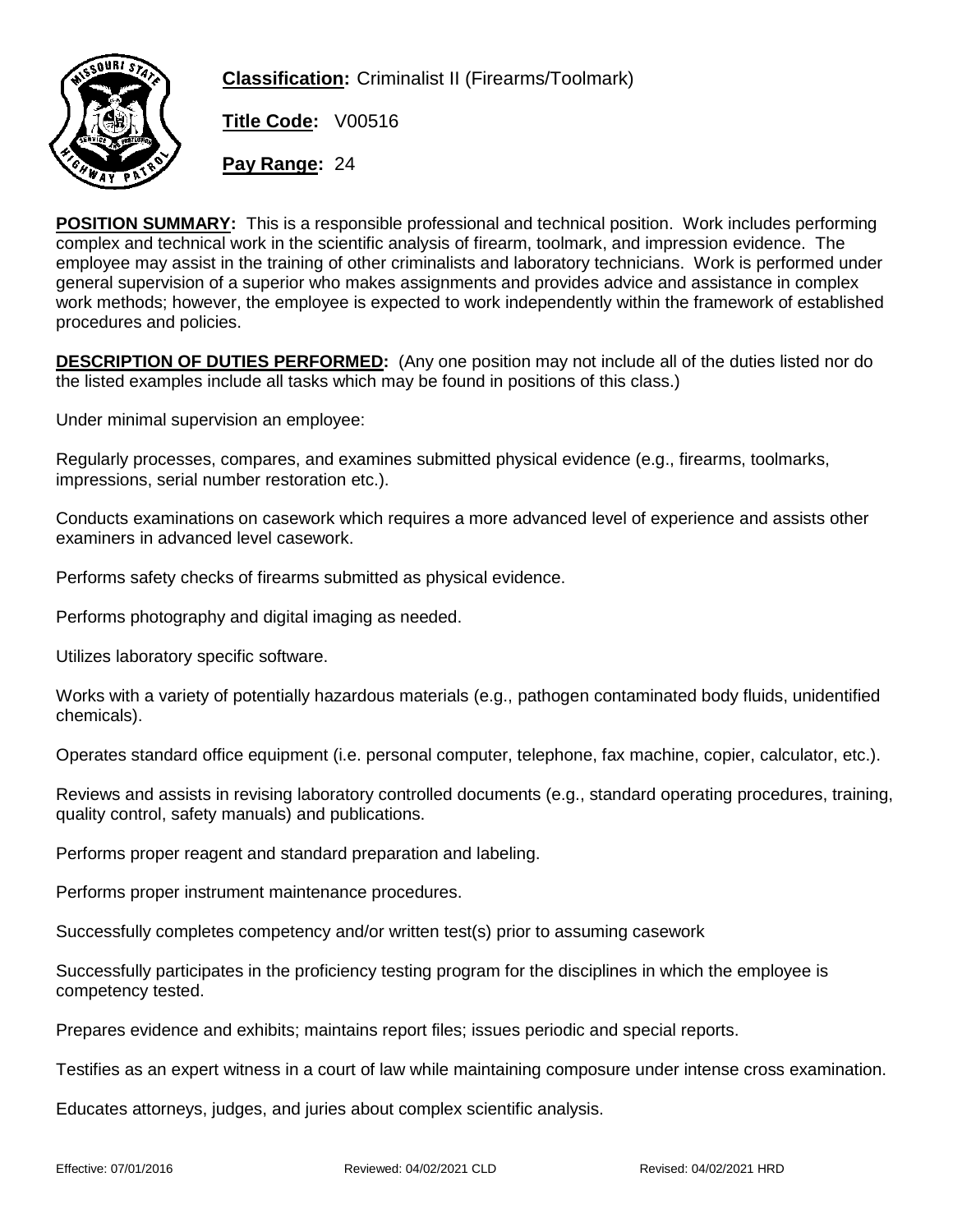Makes decisions on the appropriate test methodology based on the quality and quantity of the submitted sample.

Generates and receives requests to and from other law enforcement agencies, prosecutors, attorneys, etc., reference criminal evidence and crime laboratory procedures.

Interprets test results obtained from proper microscopic, chemical and/or instrumental methods.

Stays updated on technical trends through attendance of workshops/seminars and reading forensic science literature.

Participates in validation studies.

Performs work in accordance with all applicable quality standards.

Assists with training new employees.

Advises and assists criminalists and technicians from other disciplines in processing discipline specific evidence.

Consults and/or assists on crime scene investigations; participates, as needed.

Examines forensic evidence that may be soil laden, maggot infested, putrefied, rank, and/or otherwise unpleasant.

Assists instructors conducting training of law enforcement personnel about collection and analysis of physical evidence.

Performs job-related travel as needed.

Performs other related duties as assigned.

REQUIRED KNOWLEDGE, SKILLS, AND ABILITIES: Knowledge of the responsibilities, processes and impact other sections' analysis can have on physical evidence prior to examinations in the firearm/toolmark section and vice versa (e.g. DNA, trace, latent prints, etc.).

Knowledge of the proper operation, handling, and discharge of a wide variety of firearms (e.g. airguns, handguns, shoulder arms, automatic firearms, etc.).

Knowledge of the operation and detailed use of a variety of hand and power tools.

Knowledge of how to obtain known standards from firearms, tools, footwear, tires, etc.

Ability to carry and manipulate large and bulky items of evidence (e.g. tires, vehicle parts, motorcycles, safes, etc.).

Ability to assist in developing methods and/or techniques to upgrade laboratory capability.

Ability to perform work in accordance with prescribed procedures, make accurate observations of test results, and prepare accurate records and reports.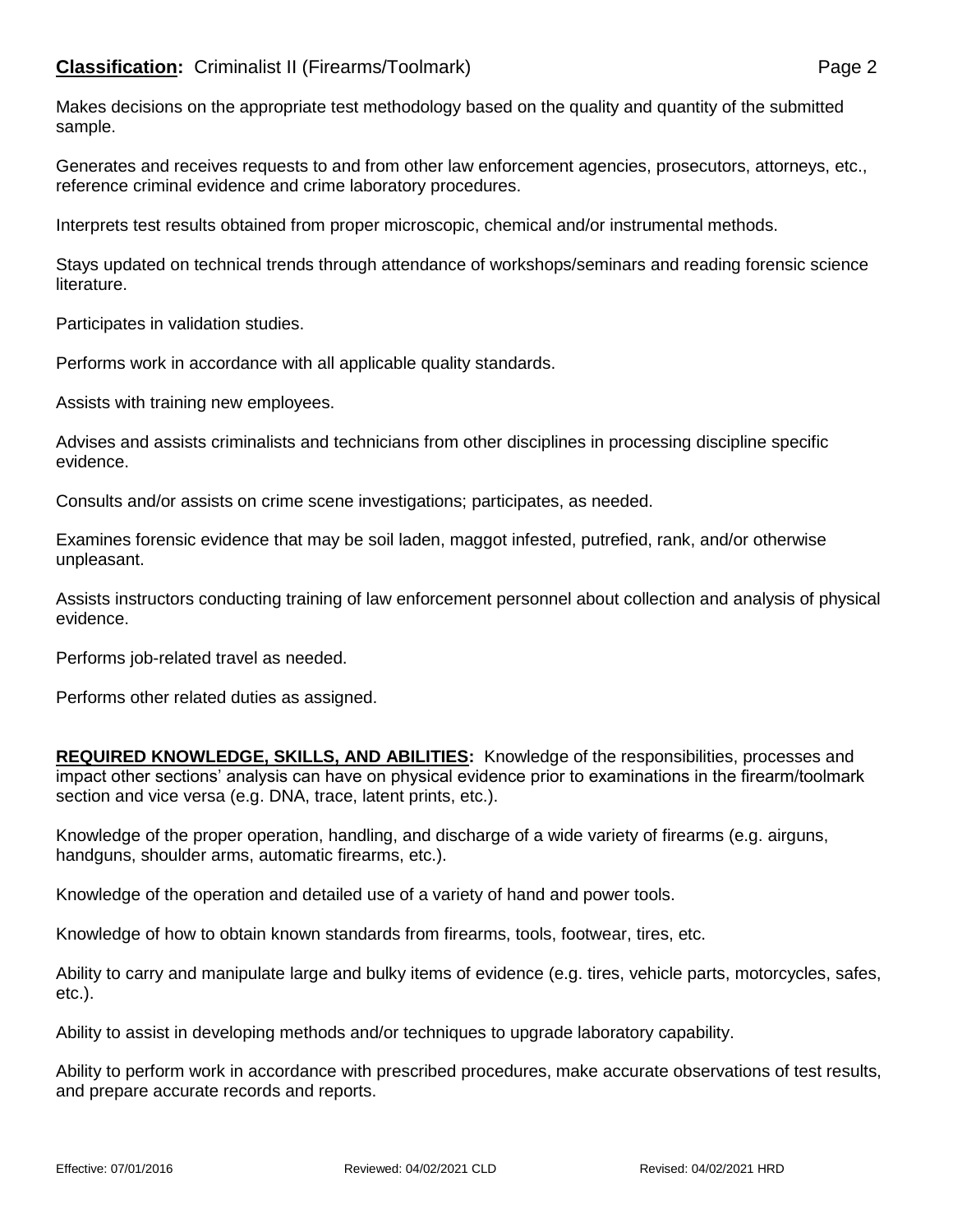## **Classification:** Criminalist II (Firearms/Toolmark) **Page 3** Page 3

Ability to remain impartial in performance of laboratory activities (e.g., purchasing supplies, analyzing evidence, testifying in court.).

Ability to maintain composure while under cross-examination regarding personal and scientific qualification and testify to laboratory findings in court.

Ability to work with restricted, highly sensitive information in a confidential and professional manner and maintain the information as such.

Ability to distinguish color necessary to perform laboratory tests.

Ability to examine forensic evidence and recognize and identify minute details.

Knowledge of proper use of laboratory equipment, computer and photography equipment, and chemicals.

Ability to perform job-related travel (e.g. appearing in court, assisting in crime scene investigations, attending training meetings and seminars, etc.).

Knowledge and practice of safety rules and procedures associated with laboratory equipment and chemicals.

Ability to work with potentially hazardous materials as detailed in the description of duties.

Ability to compile and prepare information for presentations (e.g. mock trials, courtroom testimony, depositions, pretrial conferences, meetings, etc.).

Ability to confer with supervisor and be guided in the decision-making process.

Knowledge of collection, examination, comparison and preparation of evidence.

Ability to generate and receive requests for information from a variety of individuals reference forensic science.

Ability to discuss graphic topics with competence, impartiality and professionalism.

Knowledge regarding the function and purpose of basic laboratory equipment

Ability to prepare reagents and standards as prescribed in the appropriate procedure and quality manuals.

Ability to read English effectively.

Ability to communicate in English clearly and concisely, both orally and in writing.

Ability to establish and maintain effective working relations with others.

Ability to work with material that may be of a sexual nature relating to criminal activity (e.g., written, material, photographs, and/or verbal language, etc.).

Ability to perform microscopic work for extended periods.

Ability to perform photography and digital imaging

Knowledge of state, federal, and local criminal laws and regulations as they relate to the examination and dissemination of physical evidence and rules of evidence.